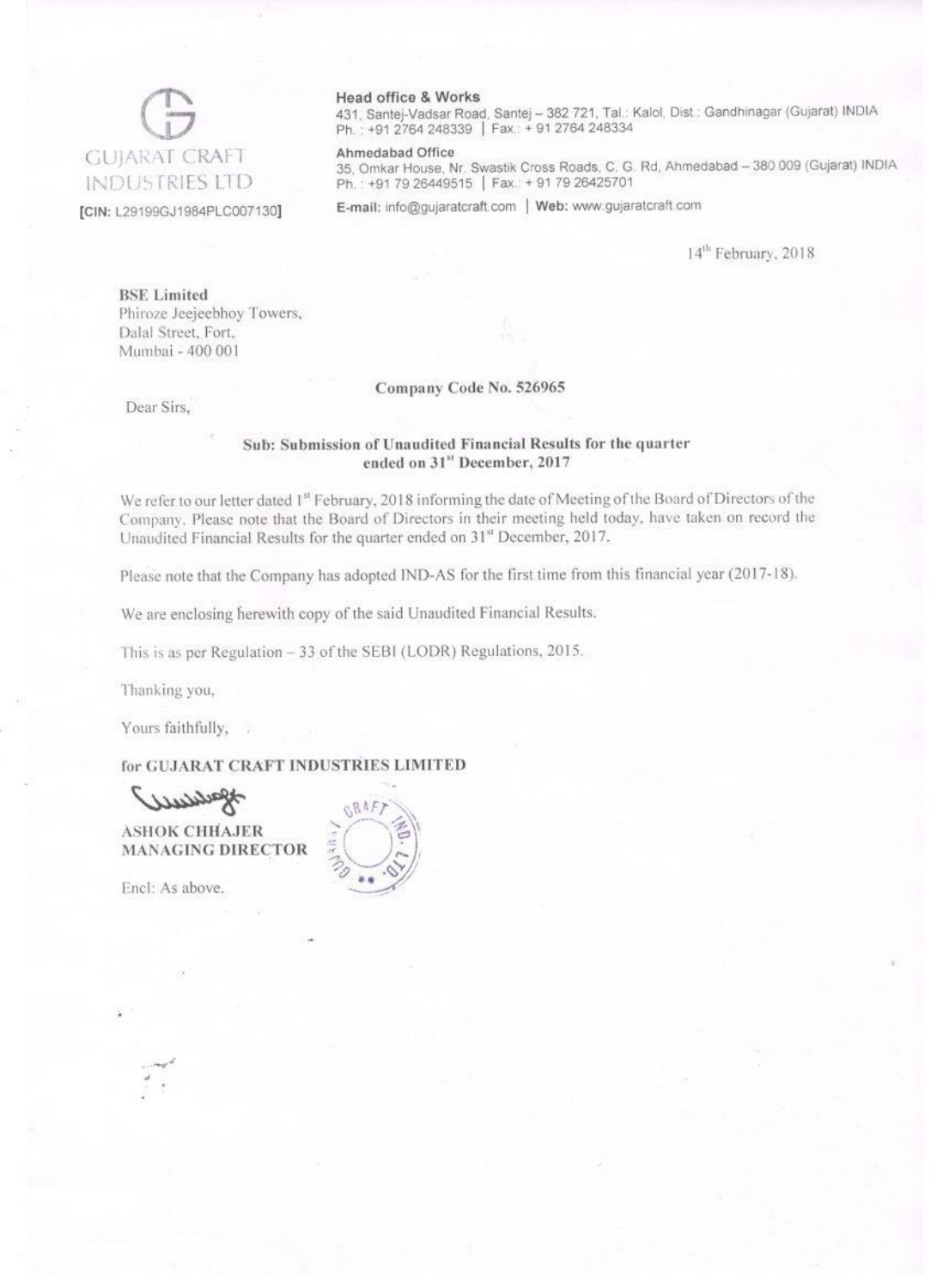

#### Head office & Works

431, Santej-Vadsar Road, Santej - 382721, Tal.: Kalol, Dist.: Gandhinagar (Gujarat) INDIA Ph. : +91 2764 248339 | Fax.: + 91 2764 248334

#### Ahmedabad Office

35, Omkar House, Nr. Swastik Cross Roads, C. G. Rd, Ahmedabad – 380 009 (Gujarat) INDIA<br>Ph. : +91 79 26449515 <mark>│</mark> Fax.: + 91 79 26425701

[CIN: L29199GJ1984PLC007130] E-mail: info@gujaratcraft.com | Web: www.gujaratcraft.com

#### STATEMENT OF STANDALONE UNAUDITED RESULTS FOR THE QUARTER ENDED ON 31<sup>ST</sup> DECEMBER, 2017

|                         |                                                                                             |                |                  |                |                                   | (RS. In lakh) |
|-------------------------|---------------------------------------------------------------------------------------------|----------------|------------------|----------------|-----------------------------------|---------------|
|                         | Particulars                                                                                 |                | Quarter ended on |                | 9 Months ended on<br>(Cumulative) |               |
|                         |                                                                                             | 31-12-2017     | 30-09-2017       | 31-12-2016     | 31-12-2017                        | 31-12-2016    |
|                         | (Refer Notes Below)                                                                         | (Unaudited)    | (Unaudited)      | (Unaudited)    | (Unaudited)                       | (Unaudited)   |
| 1                       | Revenue from operations                                                                     | 3678.42        | 3508.41          | 2462.14        | 9972.43                           | 7101.30       |
| $\overline{2}$          | Other income                                                                                | 2.11           | 5.57             | 24.16          | 13.51                             | 108.91        |
| 3                       | Total Income (1+2)                                                                          | 3680.53        | 3513.98          | 2486.30        | 9985.94                           | 7210.21       |
| $\overline{\mathbf{4}}$ | <b>Expenses</b>                                                                             |                |                  |                |                                   |               |
|                         | a. Cost of Materials<br>consumed                                                            | 2476.26        | 2172.37          | 1752.55        | 6755.88                           | 5591.75       |
|                         | b. Purchases of stock-in-<br>trade                                                          | 140.10         | 66.08            | $\blacksquare$ | 275.17                            |               |
|                         | c. Changes in inventories<br>of finished goods, work-<br>in-progress and stock-<br>in-trade | (6.26)         | 351.07           | 17.74          | 79.94                             | (615.18)      |
|                         | d. Employee benefits<br>expense                                                             | 65.47          | 59.84            | 47.94          | 181.31                            | 142.98        |
|                         | e. Finance costs                                                                            | 124.42         | 107.60           | 80.43          | 337.69                            | 234.91        |
|                         | f. Excise on sales                                                                          |                |                  | 93.67          | 118.26                            | 299.57        |
|                         | $\&$<br>g. Depreciation<br>amortisation expense                                             | 43.07          | 43.04            | 43.01          | 129.01                            | 129.95        |
|                         | h. Other expenses                                                                           | 767.57         | 631.75           | 407.98         | 1888.50                           | 1298.75       |
|                         | <b>Total Expenses</b>                                                                       | 3610.63        | 3431.75          | 2443.32        | 9765.76                           | 7082.73       |
| 5                       | before<br>(Loss)<br>Profit<br>exceptional items and tax (3-<br>4)                           | 69.90          | 82.23            | 42.98          | 220.18                            | 127.48        |
| 6                       | Exceptional items                                                                           | $\blacksquare$ | $\blacksquare$   | $\blacksquare$ | $\blacksquare$                    |               |
| $\overline{7}$          | Profit / (Loss) before tax<br>$(5-6)$                                                       | 69.90          | 82.23            | 42.98          | 220.18                            | 127.48        |
| 8                       | Tax expense                                                                                 | 23.31          | 26.55            | 14.18          | 72.71                             | 32.07         |
| 9                       | Profit (Loss) for the period<br>from continuing operations<br>$(7-8)$                       | 46.59          | 55.68            | 28.80          | 147.47                            | 95.41         |

(Rs.In lakh)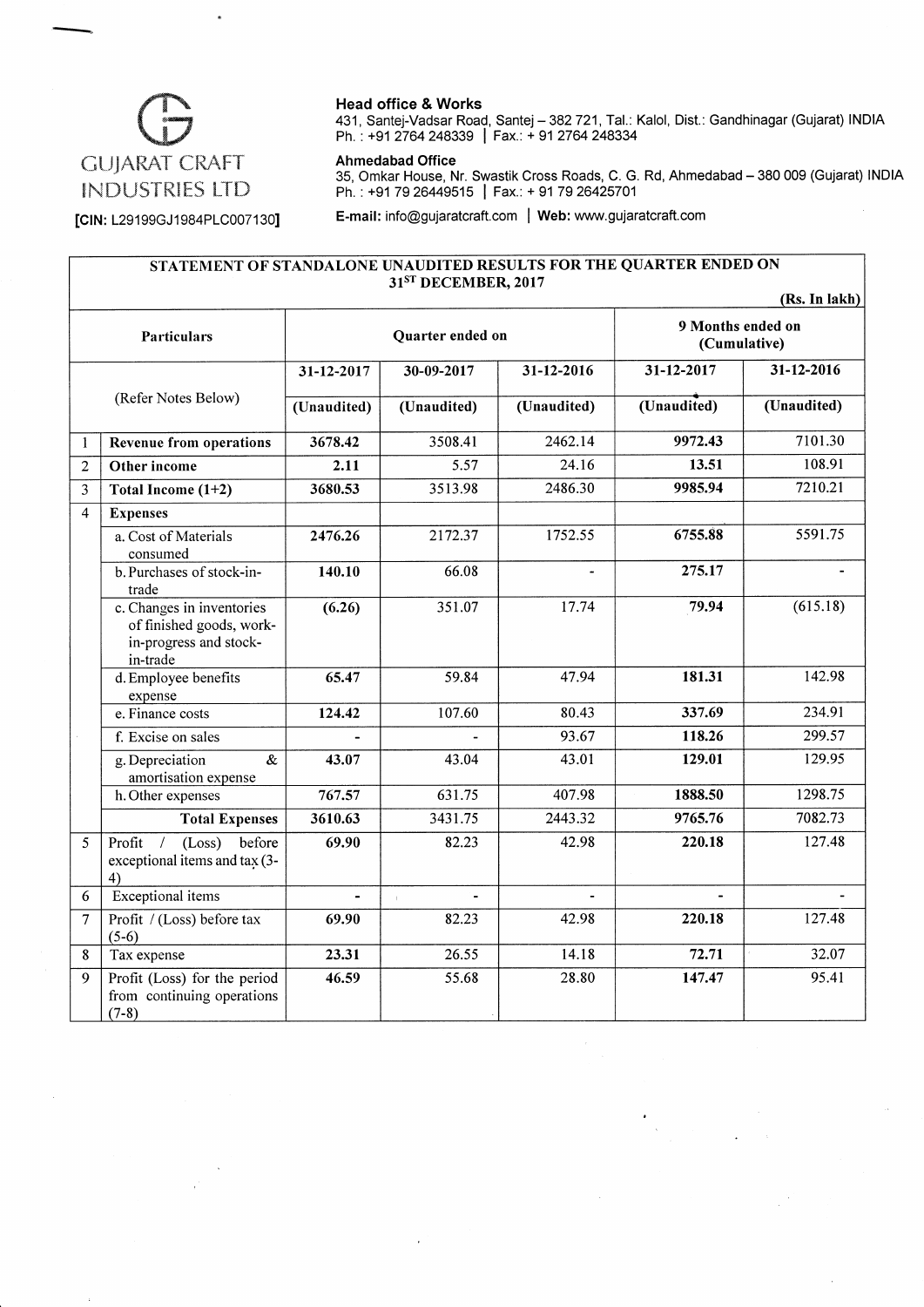

 $\cdot$ 

#### Head office & Works

431, santej-Vadsar Road, santej - 382721, Tal.: Kalol, Dist.: Gandhinagar (Gujarat) INDIA Ph. : +91 2764 248339 | Fax.: + 91 2764 248334

#### Ahmedabad Office

35, Omkar House, Nr. Swastik Cross Roads, C. G. Rd, Ahmedabad – 380 009 (Gujarat) INDIA<br>Ph. : +91 79 26449515 │ Fax.: + 91 79 26425701

E-mail: info@gujaratcraft.com | Web: www.gujaratcraft.com

|    | <b>Particulars</b>                                                                 |             | Quarter ended on |             |             | 9 Months ended on<br>(Cumulative) |
|----|------------------------------------------------------------------------------------|-------------|------------------|-------------|-------------|-----------------------------------|
|    |                                                                                    | 31-12-2017  | 30-09-2017       | 31-12-2016  | 31-12-2017  | 31-12-2016                        |
|    |                                                                                    | (Unaudited) | (Unaudited)      | (Unaudited) | (Unaudited) | (Unaudited)                       |
| 10 | <b>Other Comprehensive Income</b>                                                  |             |                  |             |             |                                   |
|    | Items that will not be reclassified<br>subsequently to profit or loss              |             |                  |             |             |                                   |
|    | Re-measurement of defined<br>benefit plan                                          | 0.41        | 0.82             | 0.41        | 1.23        | 1.23                              |
|    | Tax expense on above item                                                          | (0.14)      | (0.28)           | (0.14)      | (0.41)      | (0.41)                            |
|    | Income tax relating to items that<br>will not be reclassified to profit or<br>loss |             |                  |             |             |                                   |
|    | Items that will be reclassified<br>subsequently to profit or loss                  | ۰           | $\blacksquare$   |             | -           |                                   |
|    | Income tax relating to items that<br>will be reclassified to profit or loss        | ۰           | -                | -           | -           |                                   |
|    | Other Comprehensive Income,<br>net of tax                                          | 0.27        | 0.54             | 0.27        | 0.82        | 0.82                              |
| 11 | <b>Total Comprehensive Income</b><br>for the period $(9+10)$                       | 46.86       | 56.22            | 29.07       | 148.29      | 96.23                             |
| 12 | Earnings Per Share of Rs.10/- each<br>(for continuing operations)                  |             |                  |             |             |                                   |
|    | <b>Basic</b>                                                                       | 0.96        | 1.15             | 0.59        | 3.03        | 1.97                              |
|    | Diluted                                                                            | 0.96        | 1.15             | 0.59        | 3.03        | 1.97                              |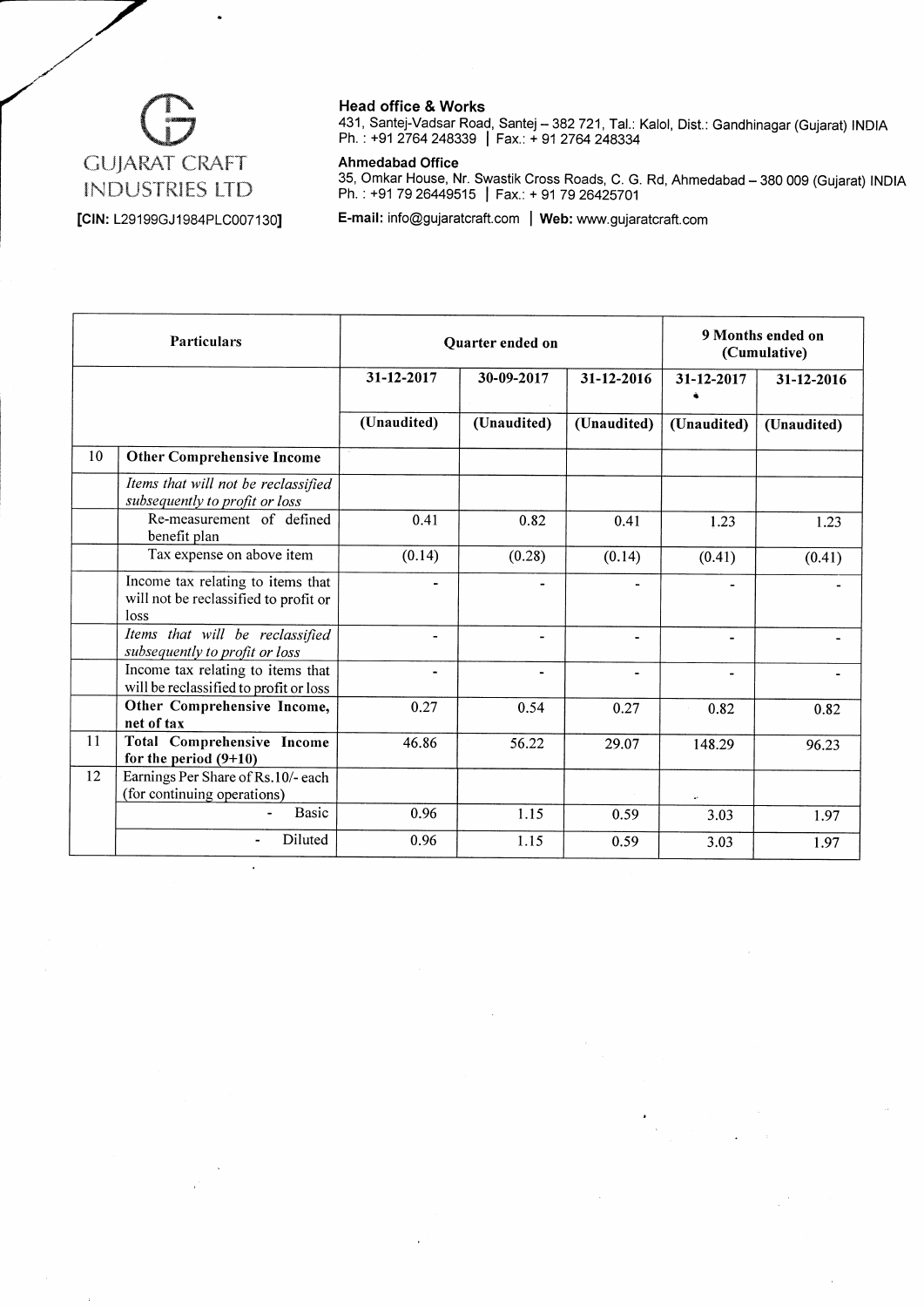# GUJARAT CRAFT INDUSTRIES LTD

#### Head office & Works

431, Santej-Vadsar Road, Santej- 382721, Tal.: Kalol, Dist.: Gandhinagar (Gujarat) INDIA Ph. : +91 2764 248339 <mark>| Fax.: + 91 2764 248334</mark>

#### Ahmedabad Office

35, Omkar House, Nr. Swastik Cross Roads, C. G. Rd, Ahmedabad – 380 009 (Gujarat) INDIA<br>Ph. : +91 79 26449515 | Fax.: + 91 79 26425701

[CIN: L29199GJ1984PLC007130] E-mail: info@gujaratcraft.com | Web: www.gujaratcraft.com

#### Notes:

| financial results for the quarter ended December 31, 2017 have been prepared in accordance with the recognition and<br>measurement principles laid down in the Ind AS 34 "Interim Financial Reporting" as prescribed under section 133 of the<br>Companies Act, 2013 read with relevant rules issued thereunder and other accounting principles generally accepted in India.<br>Segment reporting as defined in Accounting Standard 108 is not applicable as company only operates under one segment i.e<br>$\overline{2}$ |               |  |  |  |  |  |  |
|----------------------------------------------------------------------------------------------------------------------------------------------------------------------------------------------------------------------------------------------------------------------------------------------------------------------------------------------------------------------------------------------------------------------------------------------------------------------------------------------------------------------------|---------------|--|--|--|--|--|--|
|                                                                                                                                                                                                                                                                                                                                                                                                                                                                                                                            |               |  |  |  |  |  |  |
|                                                                                                                                                                                                                                                                                                                                                                                                                                                                                                                            |               |  |  |  |  |  |  |
|                                                                                                                                                                                                                                                                                                                                                                                                                                                                                                                            |               |  |  |  |  |  |  |
|                                                                                                                                                                                                                                                                                                                                                                                                                                                                                                                            |               |  |  |  |  |  |  |
| plastic packing material. Hence segment reporting is not given.                                                                                                                                                                                                                                                                                                                                                                                                                                                            |               |  |  |  |  |  |  |
| The financial results has been prepared in accordance with the Companies (Indian Accounting Standards) Rules, 2015 (Ind-AS)<br>$\overline{3}$                                                                                                                                                                                                                                                                                                                                                                              |               |  |  |  |  |  |  |
| prescribed under Section 133 of the Companies Act, 2013 read with the rules issued there under and in terms in of listing                                                                                                                                                                                                                                                                                                                                                                                                  |               |  |  |  |  |  |  |
| regulations, as modified by circular No. CIR/CFD/FAC/62/2016 dated 5th July, 2016. The Company has opted to avail the                                                                                                                                                                                                                                                                                                                                                                                                      |               |  |  |  |  |  |  |
| relaxation provided by securities and exchange board of India (SEBI) in respect of disclosure requirements of corresponding                                                                                                                                                                                                                                                                                                                                                                                                |               |  |  |  |  |  |  |
| figure of earlier periods.                                                                                                                                                                                                                                                                                                                                                                                                                                                                                                 |               |  |  |  |  |  |  |
| Revenue of operations for period's upto 30th June 2017 included excise duty, which is discontinued from 1st July 2017 on<br>$\overline{4}$                                                                                                                                                                                                                                                                                                                                                                                 |               |  |  |  |  |  |  |
| implementation of Goods and service tax (GST) in India, in accordance with 'IND AS 18' revenue, GST in not included in revenue                                                                                                                                                                                                                                                                                                                                                                                             |               |  |  |  |  |  |  |
| from operations. In view of the aforesaid restructuring of indirect taxes, revenue from operations for the quarter/nine months                                                                                                                                                                                                                                                                                                                                                                                             |               |  |  |  |  |  |  |
| ended on December 31, 2017 is not comparable with previous periods.                                                                                                                                                                                                                                                                                                                                                                                                                                                        |               |  |  |  |  |  |  |
| The above results have been reviewed by audit committee and approved by Board of Directors of Company at its meeting held on<br>5                                                                                                                                                                                                                                                                                                                                                                                          |               |  |  |  |  |  |  |
| 14th February, 2018<br>6                                                                                                                                                                                                                                                                                                                                                                                                                                                                                                   |               |  |  |  |  |  |  |
| The reconciliation of net profit or loss reported in accordance with Indian GAAP to total comprehensive income in accordance                                                                                                                                                                                                                                                                                                                                                                                               |               |  |  |  |  |  |  |
| with IND-AS for the quarter and Nine months ended on 31st December 2016 is given below:                                                                                                                                                                                                                                                                                                                                                                                                                                    |               |  |  |  |  |  |  |
|                                                                                                                                                                                                                                                                                                                                                                                                                                                                                                                            | (Rs. In Lakh) |  |  |  |  |  |  |
|                                                                                                                                                                                                                                                                                                                                                                                                                                                                                                                            |               |  |  |  |  |  |  |
|                                                                                                                                                                                                                                                                                                                                                                                                                                                                                                                            |               |  |  |  |  |  |  |
| <b>Nine Months</b><br>Quarter ended on<br><b>Particulars</b>                                                                                                                                                                                                                                                                                                                                                                                                                                                               |               |  |  |  |  |  |  |
| ended on<br>31-12-2016                                                                                                                                                                                                                                                                                                                                                                                                                                                                                                     |               |  |  |  |  |  |  |
| 31-12-2016                                                                                                                                                                                                                                                                                                                                                                                                                                                                                                                 | 120.09        |  |  |  |  |  |  |
| 37.82<br>Net Profit as reported under Indian GAAP                                                                                                                                                                                                                                                                                                                                                                                                                                                                          |               |  |  |  |  |  |  |
| <b>IND AS Adjustments</b>                                                                                                                                                                                                                                                                                                                                                                                                                                                                                                  | (34.51)       |  |  |  |  |  |  |
| (12.70)<br>Discounting of security deposit to represent value and corresponding                                                                                                                                                                                                                                                                                                                                                                                                                                            |               |  |  |  |  |  |  |
| impact on interest expenses<br>$-(0.38)$                                                                                                                                                                                                                                                                                                                                                                                                                                                                                   | (1.14)        |  |  |  |  |  |  |
| Increase in the borrowing cost<br>(0.41)<br>Re-measurement of defined benefits plan                                                                                                                                                                                                                                                                                                                                                                                                                                        | (1.23)        |  |  |  |  |  |  |
| 4.47<br>Deferred tax assets on above                                                                                                                                                                                                                                                                                                                                                                                                                                                                                       | 12.20         |  |  |  |  |  |  |
| 28.80                                                                                                                                                                                                                                                                                                                                                                                                                                                                                                                      | 95.41         |  |  |  |  |  |  |
| Net Profit before other comprehensive income as per IND AS<br>0.27<br>Other Comprehensive income                                                                                                                                                                                                                                                                                                                                                                                                                           | 0.82          |  |  |  |  |  |  |
| 0.27<br>Other Comprehensive income (Net)                                                                                                                                                                                                                                                                                                                                                                                                                                                                                   | 0.82          |  |  |  |  |  |  |
| 29.07<br><b>Total Comprehensive Income as per Ind AS</b>                                                                                                                                                                                                                                                                                                                                                                                                                                                                   | 96.23         |  |  |  |  |  |  |
|                                                                                                                                                                                                                                                                                                                                                                                                                                                                                                                            |               |  |  |  |  |  |  |
| Corresponding figures of the previous periods have been re-grouped / re-stated, where necessary.                                                                                                                                                                                                                                                                                                                                                                                                                           |               |  |  |  |  |  |  |

For GUJARAT CRAFT INDUSTRIES LIMITED

**ASHOK CHHAJER** 

MANAGING DIRECTOR

Date: 14th February, 2018 Place: Ahmedabad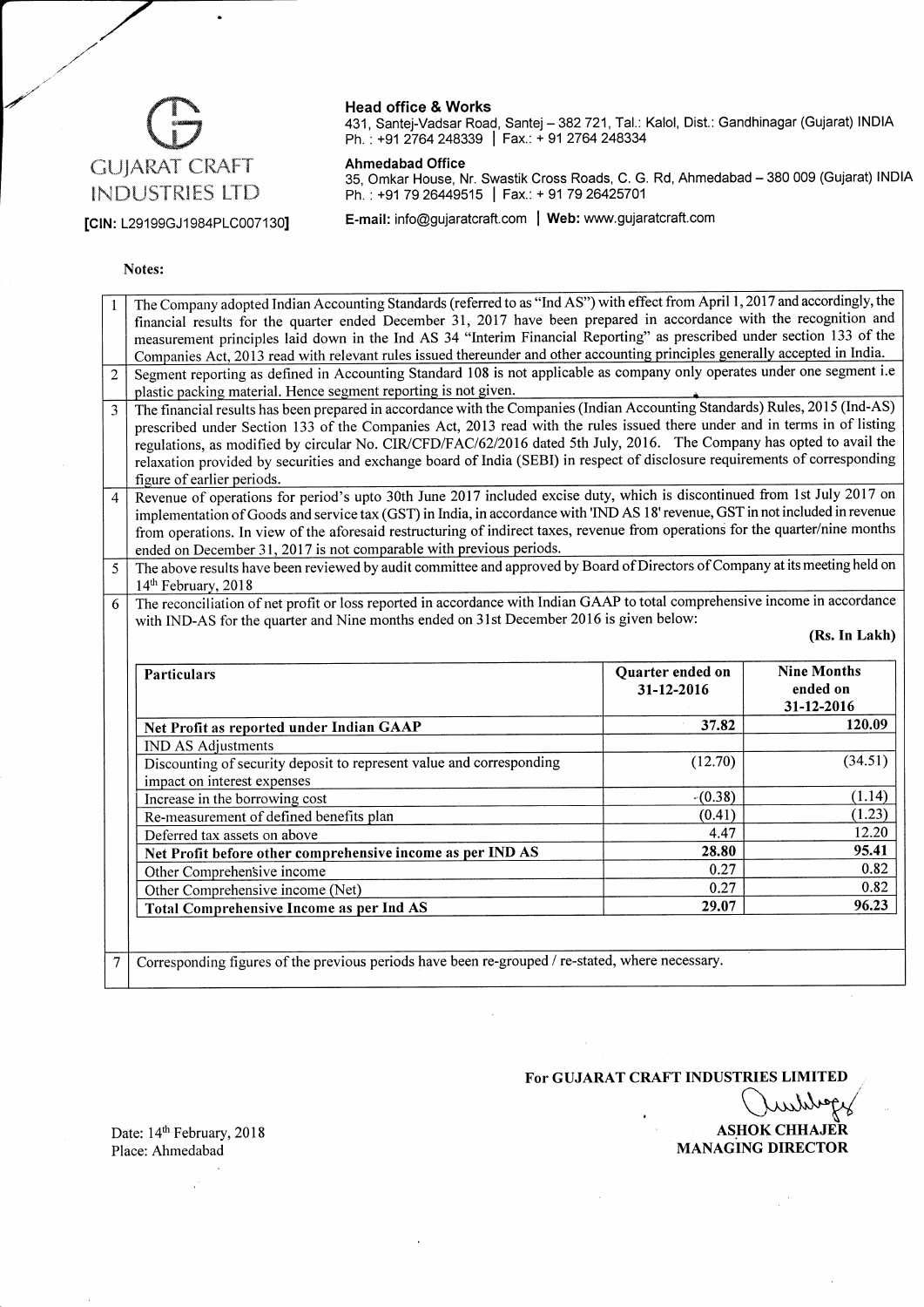

#### Head office & Works

431, Santej-Vadsar Road, Santej - 382 721, Tal.: Kalol, Dist.: Gandhinagar (Gujarat) INDIA Ph.: +91 2764 248339 | Fax: + 91 2764 248334

#### Ahmedabad Office

35, Omkar House, Nr. Swastik Cross Roads, C. G. Rd, Ahmedabad - 380 009 (Gujarat) INDIA Ph.: +91 79 26449515 | Fax: + 91 79 26425701

E-mail: info@qujaratcraft.com | Web: www.gujaratcraft.com

14<sup>th</sup> February, 2018

**BSE** Limited Phiroze Jeejeebhoy Towers, Dalal Street, Fort, Mumbai - 400 001

Company Code No. 526965

Dear Sirs.

#### Sub: Limited review report on the Unaudited Financial Results for the Quarter ended on 31st December, 2017

We refer to our letter dated 14<sup>th</sup> February, 2018 submitting Unaudited Financial Results for the Quarter ended on 31<sup>st</sup> December, 2017.

These results have been reviewed by the Statutory Auditors of the Company and they have provided their limited review report dated 14<sup>th</sup> February, 2018 which is enclosed herewith for your reference and record.

This is as per Regulation - 33 of the SEBI (LODR) Regulations, 2015.

Thanking you,

Yours faithfully,

for GUJARAT CRAFT INDUSTRIES LIMITED

**ASHOK CHHAJER MANAGING DIRECTOR** 

Encl: As above.

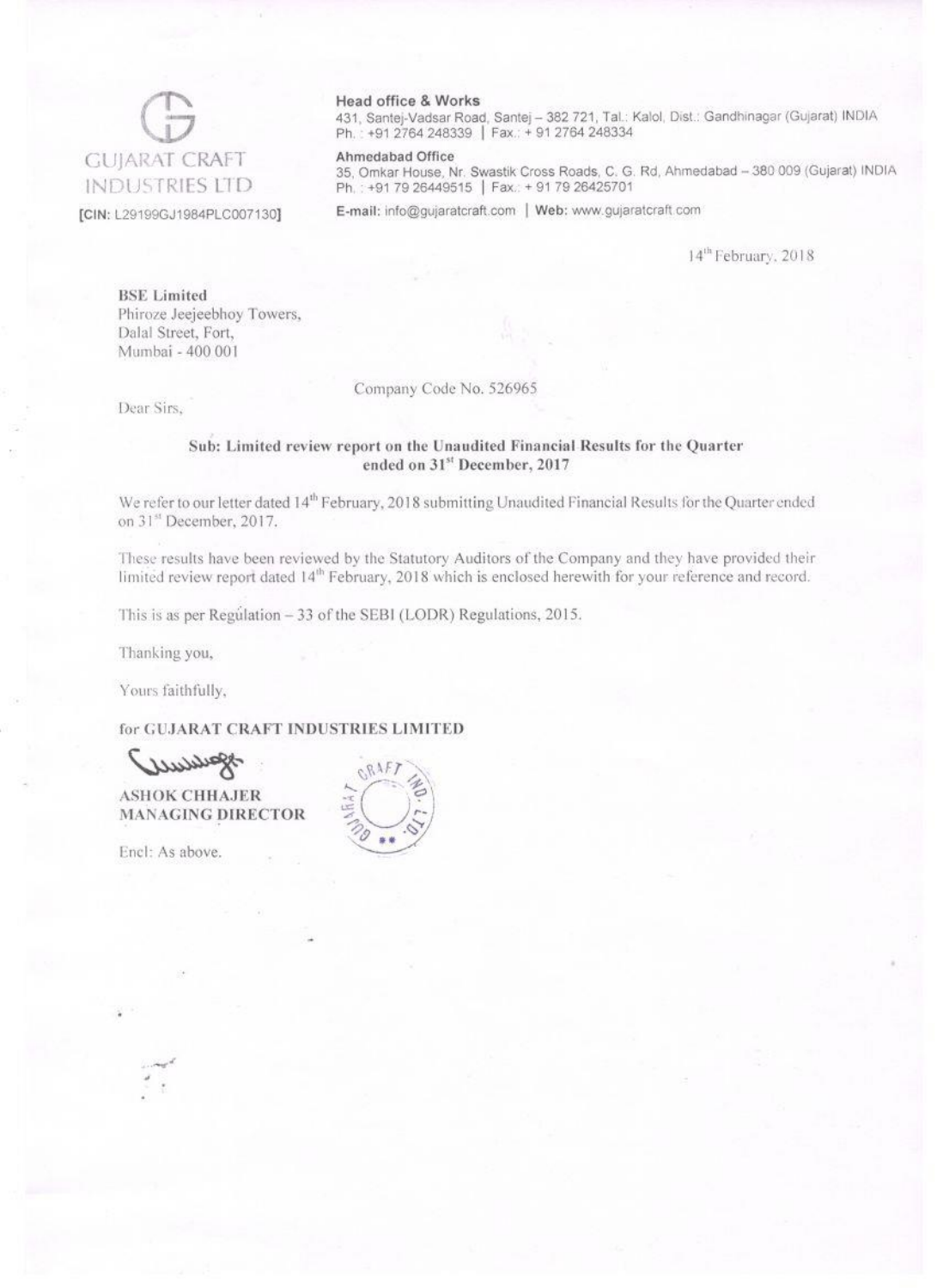### RPIT PAT & ASSOCIATES

#### INDEPENDENT AUDITORS' REVIEW REPORT TO THE BOARD OF DIRECTORS OF GUJARAT CRAFT INDUSTRIES LIMITED.

- We have reviewed the accompanying statement of unaudited financial results of M/s. Gujarat Craft Industries Limited (the 'Company'), for the Quarter & nine months ended December 31, 2017 (the "Statement"), being submitted by the company pursuant to the requirement of regulation 33 of the SEBI (Listing Obligation & Disclosure requirement) Regulation, 2015, as modified by Circular number CIR/CFD/FAC/62/2016 dated July 5, 2016. This Statement which is responsibility of Company's management & approved by Board of Directors, has been prepared in accordance with the recognition & measurement principles laid down in the Indian Accounting Standard 34 " Interim Financial Reporting" ("Ind As 34"), prescribed under section 133 of the Companies Act, 2013 read with relevant rules issued there under & other accounting principles generally accepted in India. Our responsibility is to issue a report on these financial statements hased on our review.
- 2. We conducted our audit in accordance with the Standard on Review Engagement (SRE) 2410, "Review of Interim Financial information Performed by the Independent Auditor of the Entity" issued by the Institute of Chartered Accountants of India. This standard requires that we plan and perform the review to obtain moderate assurance as to whether the financial statements are free of material misstatement. A review is limited primarily to inquiries of company personnel and analytical procedures applied to financial data and thus provide less assurance than an audit. We have not performed an audit and, accordingly, we do not express an audit opinion.
- Based on our review conducted as above, nothing has come to our attention that causes us to believe the  $\overline{3}$ accompanying statement, prepared in accordance with the aforesaid Indian Accounting standards & other accounting principles generally accepted in India, has not disclosed the information required to be disclosed in terms of Regulation 33 of the SEBI (Listing Obligation & Disclosure requirement) Regulation, 2015, as modified by Circular number CIR/CFD/FAC/62/2016 dated July 5, 2016, including the manner in which it is to be disclosed, or that it contains any material misstatement.
- We draw attention to the following matters:
	- a. Note 3 to the statement which states that the company has adopted IND-AS for the financial commencing from April 1, 2017, and accordingly, the statement has been prepared by the company's management in compliance with IND-AS. .
	- b. We were neither engaged to review, nor have we reviewed the comparative figures including the reconciliation to the total comprehensive income for the quarter & nine months ended December 31, 2016. and accordingly, we do not express any conclusion on the result in the statement for the quarter & nine months ended December 31, 2016.
	- c. The financial results of the Company for the quarter and nine months ended December 31, 2016 were reviewed by predecessor auditor who expressed as unmodified opinion on these financial information.

Our conclusion is not qualified in respect of these matters.



For Arpit Patel & Associates CHARTERED ACCOUNTANTS Firm Reg. No.

**Arpit K Patel** Partner Membership No.: 034032

Place: Ahmedabad Date: February 14, 2018

<sup>7</sup> Agrawal Chambers", 2<sup>nd</sup> Floor, Ellisbridge, Ahmedabad - 380 006, Gujarat, India.

 $\mathcal{L}$  +91 98240 39633 |  $\mathcal{L}$ : info@apacaindia.com |  $\hat{L}$ : www.apacaindia.com